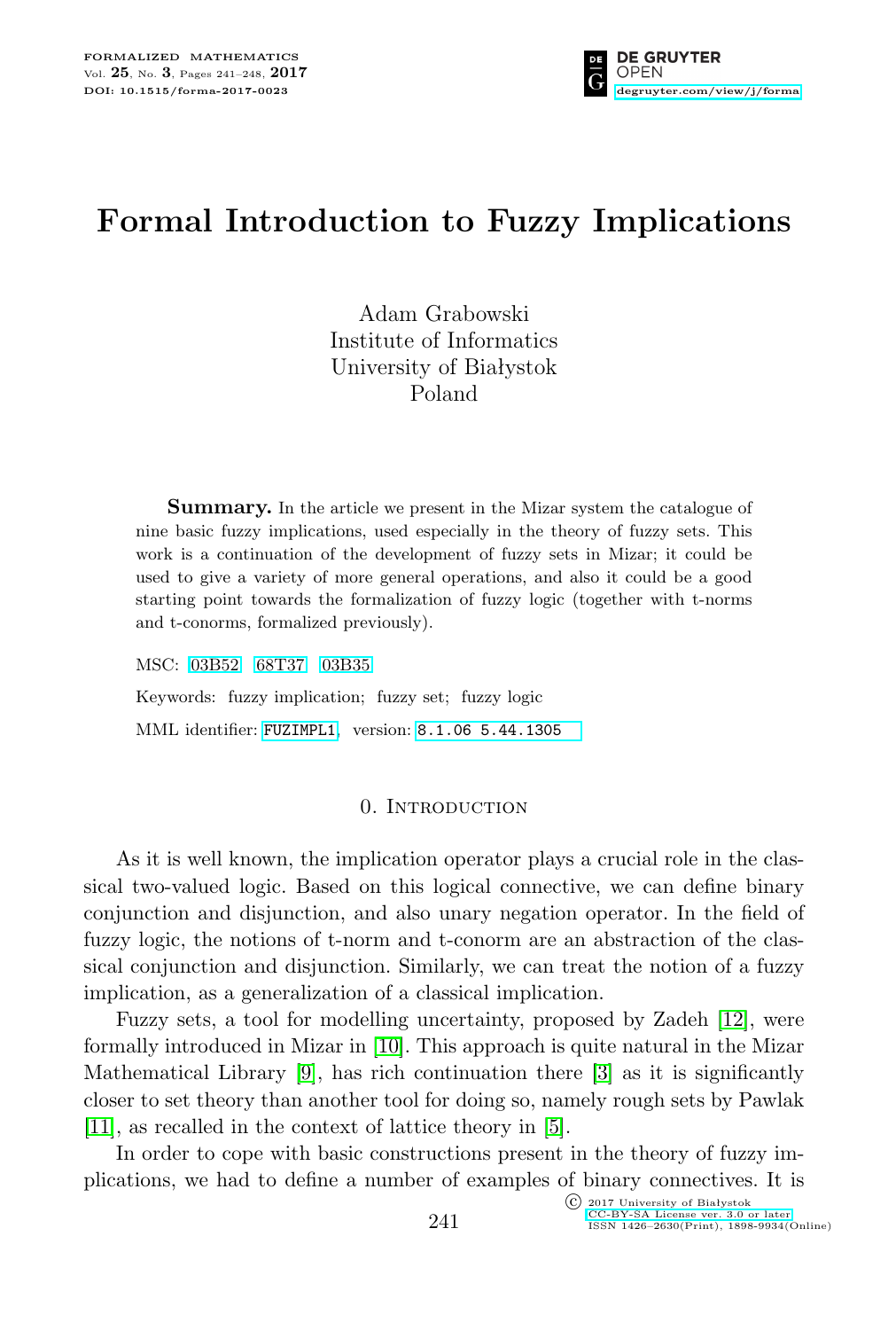especially important to have some, because taking into account the expressive power of registrations of clusters in the Mizar system and the role of attributes, most of theorems are stated in the form of the abovementioned registrations. Having prepared such formal background, properties can be calculated automatically via the mechanism of the type expansion.

In our formal approach, we follow closely the book [\[1\]](#page-6-2).

A function  $I : [0,1]^2 \rightarrow [0,1]$  is called a fuzzy implication if it satisfies, for all  $x, x_1, x_2, y_1, y_2 \in [0, 1]$ , the following conditions:

$$
\text{if } x_1 \leq x_2, \text{ then } I(x_1, y) \geqslant I(x_2, y), \tag{I1}
$$

$$
\text{if } y_1 \leqslant y_2, \text{ then } I(x, y_1) \leqslant I(x, y_2), \tag{I2}
$$

$$
I(0,0) = 1,\t(13)
$$

$$
I(1,1) = 1,\t(14)
$$

$$
I(1,0) = 0.\t(15)
$$

The functions satisfying equations  $(13)$ ,  $(14)$ , and  $(15)$  are called in our formalism, 00-dominant [\(Def. 3\)](#page-3-0), 11-dominant [\(Def. 4\)](#page-3-1), and 10-weak [\(Def. 5\)](#page-3-2), respectively.

The mutual independence of the axioms was shown using *I−*1*, I−*2*, I−*3*, I−*4*, I*<sup>−5</sup> (see definitions [Def. 9](#page-3-3) – [Def. 13](#page-4-0) in the present paper) – each one violating exactly one among properties  $(11) - (15)$ . Of course, these are not examples of fuzzy implications in the current setting, although Zadeh implication *I−*<sup>1</sup> is considered in the literature as multi-valued implication.

In the set of all fuzzy implications, denoted by  $\mathcal{FI}$ , we have  $I_0$  and  $I_1$  as the least and the greatest elements (with the ordinary pointwise ordering of functions) for arbitrary  $x, y \in [0, 1]$  as

$$
I_0(x, y) = \begin{cases} 1, & \text{if } x = 0 \text{ or } y = 1 \\ 0, & \text{otherwise} \end{cases}
$$

$$
I_1(x, y) = \begin{cases} 1, & \text{if } x < 1 \text{ or } y > 0 \\ 0, & \text{otherwise} \end{cases}
$$

Together with formal description of triangular norms and conorms (introduced in [\[2\]](#page-6-3) and described in [\[7\]](#page-7-4)) introducing fuzzy implications is the fundamental step towards defining fuzzy logic within the Mizar Mathematical Library. Both formal aproaches to the theory of rough and fuzzy sets could be compared in a more sophisticated way as initiated in [\[8\]](#page-7-5). Of course, the Mizar system is much more efficient in the logical reasoning than in calculations in the style of computer algebra systems (although in the field of rough sets it resulted in a number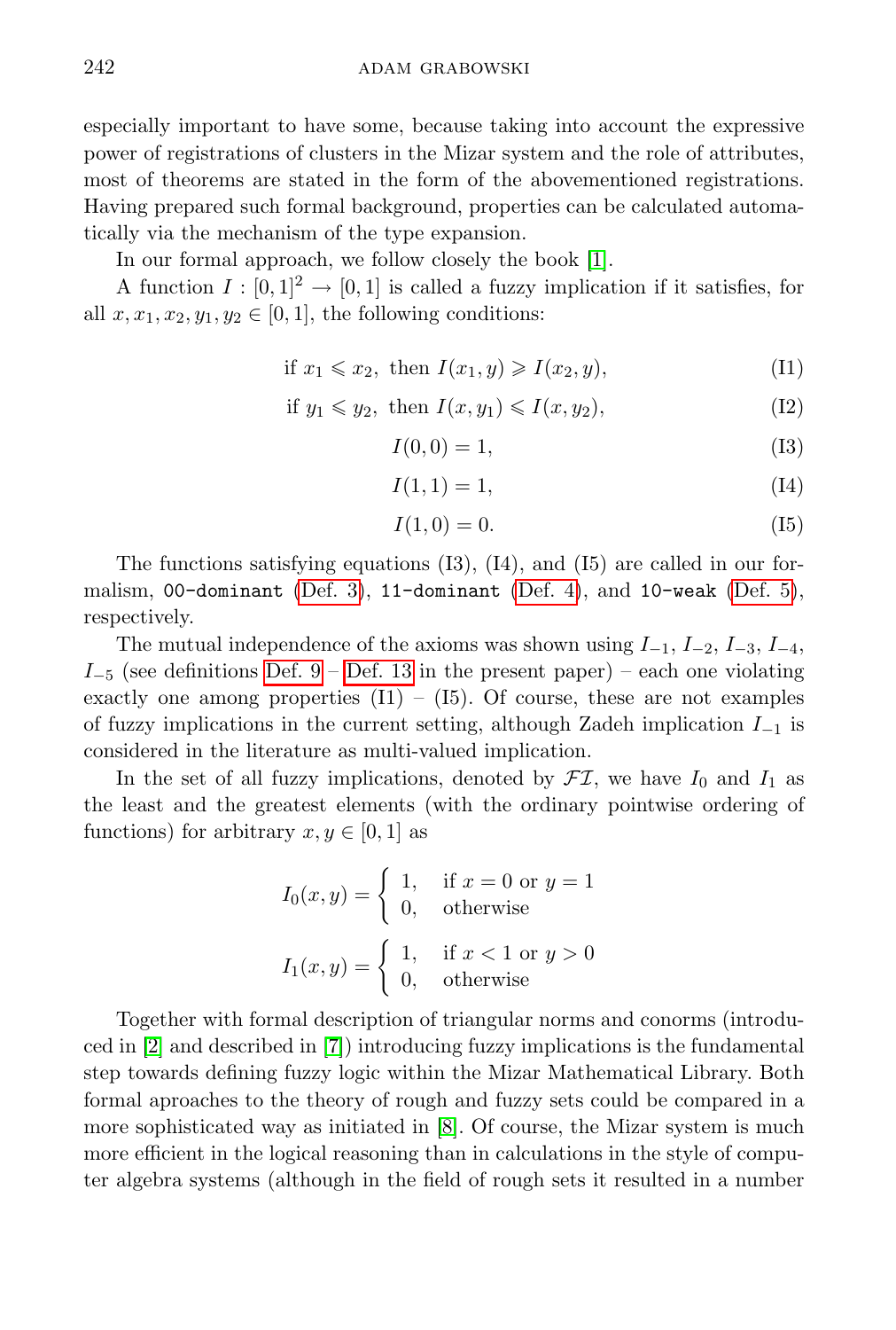|               |         | $\mathcal{L}$ $\mathcal{L}$ $\mathcal{L}$ $\mathcal{L}$ $\mathcal{L}$                                  |
|---------------|---------|--------------------------------------------------------------------------------------------------------|
| Name          | Def.    | Defining formula                                                                                       |
| Lukasiewicz   | Def. 14 | $I_{LK}(x, y) = \min(1, 1 - x + y)$                                                                    |
| Gödel         | Def. 16 | $I_{\text{GD}}(x, y) = \begin{cases} 1, & \text{if } x \leq y \\ y, & \text{otherwise} \end{cases}$    |
| Reichenbach   | Def. 17 | $I_{\rm RC}(x, y) = 1 - x + xy$                                                                        |
| Kleene-Dienes | Def. 18 | $I_{\text{KD}}(x, y) = \max(1 - x, y)$                                                                 |
| Goguen        | Def. 19 | $I_{GG}(x, y) = \begin{cases} 1, & \text{if } x \leq y \\ \frac{y}{x}, & \text{otherwise} \end{cases}$ |
| Rescher       |         | 1, if $x \leq y$<br>Def. 20   $I_{\text{RS}}(x, y) = \{$<br>0, if $x > y$                              |
| Yager         |         | 1, if $x = 0$ and $y = 0$<br>Def. 21   $I_{\text{YG}}(x, y) = \{$<br>$y^x$ , if $x > 0$ or $y > 0$     |
| Weber         |         | 1, if $x < 1$<br>Def. 22   $I_{\text{WB}}(x, y) = \langle$<br>y,<br>if $x=1$                           |
| Fodor         |         | if $x \leq y$<br>1,<br>Def. 23 $I_{FD}(x, y) = \{$<br>$\max(1-x,y), \quad \text{if } x > y$            |

Table 0.1: Nine basic fuzzy implications ([\[1\]](#page-6-2), p. 4)

of quite interesting observations [\[6\]](#page-7-6)), hence formalizing fuzzy numbers [\[4\]](#page-6-4) is less promising than the present one.

The main aim of the Mizar article was to introduce formally nine important examples of fuzzy implications (see Table 0.1).

# 1. Preliminaries

Let us consider elements  $a, b$  of  $[0, 1]$ . Now we state the propositions:

- (1) max(*b*, min(1 − *a*, 1 − *b*))  $\in$  [0, 1].
- (2) min(1, 1 − *a* + *b*)  $\in$  [0, 1].
- (3)  $1 a + (a \cdot b) \in [0, 1].$
- (4) max $(1 a, b) \in [0, 1].$
- (5) If  $a > 0$  or  $b > 0$ , then  $b^a \in [0, 1]$ .
- (6) If  $a > b$ , then  $\frac{b}{a} \in [0, 1]$ .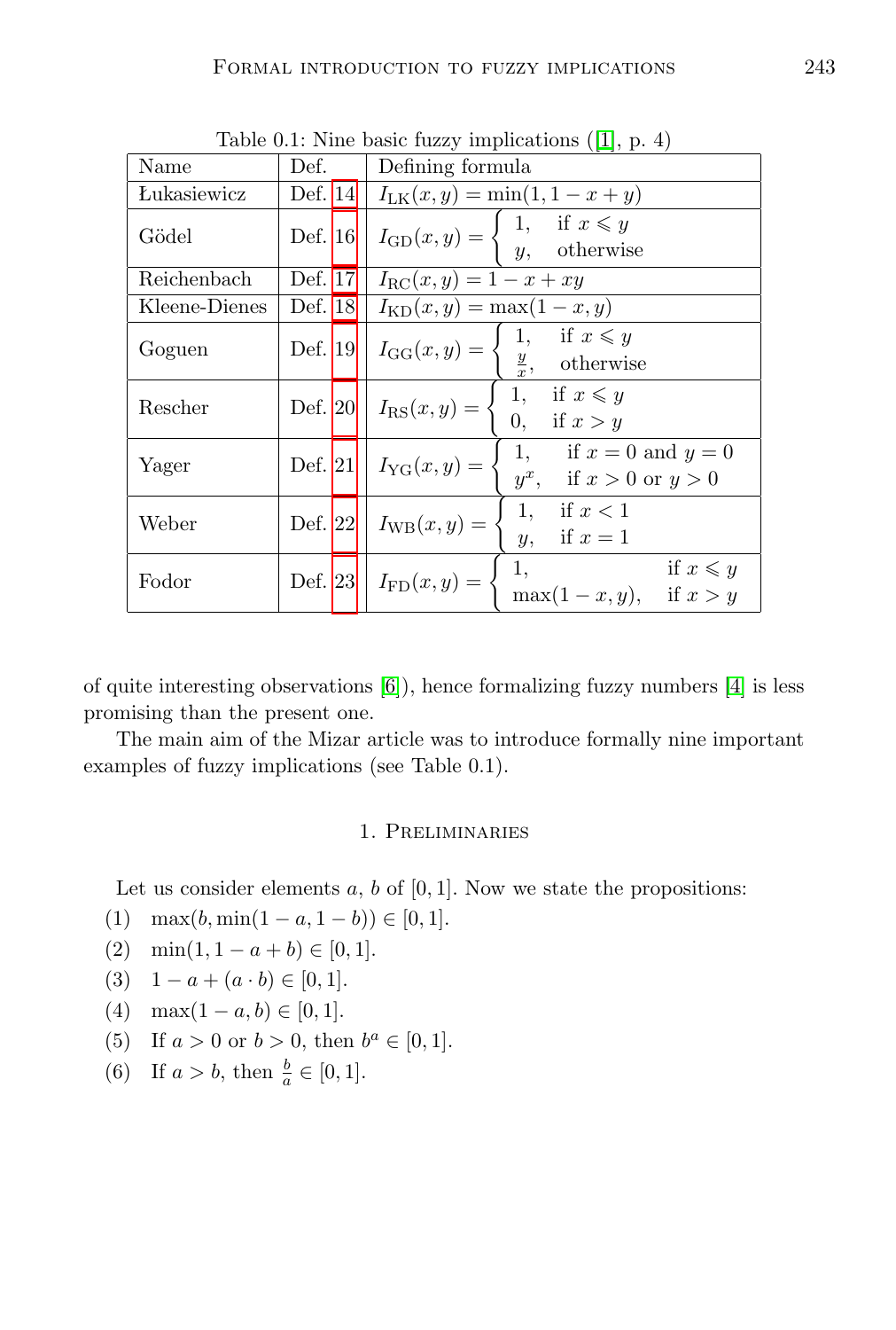Let f be a binary operation on  $[0, 1]$ . We say that f is antitone w.r.t. 1st coordinate if and only if

(Def. 1) for every elements  $x_1, x_2, y$  of [0, 1] such that  $x_1 \leq x_2$  holds  $f(x_1, y) \geq$  $f(x_2, y)$ .

We say that *f* is isotone w.r.t. 2nd coordinate if and only if

(Def. 2) for every elements *x*,  $y_1$ ,  $y_2$  of [0, 1] such that  $y_1 \leq y_2$  holds  $f(x, y_1) \leq$ *f*(*x, y*2).

We say that  $f$  is 00-dominant if and only if

<span id="page-3-0"></span> $(Def. 3)$   $f(0,0) = 1.$ 

<span id="page-3-1"></span>We say that *f* is 11-dominant if and only if

 $(\text{Def. 4})$   $f(1, 1) = 1.$ 

<span id="page-3-2"></span>We say that *f* is 10-weak if and only if

 $(\text{Def. } 5)$   $f(1,0) = 0.$ 

We say that *f* is 01-dominant if and only if

 $(Def. 6)$   $f(0, 1) = 1.$ 

We say that *f* has properties of a fuzzy implication if and only if

(Def. 7) *f* is antitone w.r.t. 1st coordinate, isotone w.r.t. 2nd coordinate, 00 dominant, 11-dominant, and 10-weak.

We say that *f* has properties of a classical implication if and only if

(Def. 8) *f* is 00-dominant, 01-dominant, 11-dominant, and 10-weak.

3. Examples Showing Independence of Axioms

The functor *I−*<sup>1</sup> yielding a binary operation on [0*,* 1] is defined by

<span id="page-3-3"></span>(Def. 9) for every elements *x*, *y* of [0, 1],  $it(x, y) = \max(1 - x, \min(x, y)).$ 

One can verify that *I−*<sup>1</sup> is isotone w.r.t. 2nd coordinate, 00-dominant, 11 dominant, and 10-weak.

The functor *I−*<sup>2</sup> yielding a binary operation on [0*,* 1] is defined by

(Def. 10) for every elements *x*, *y* of [0, 1],  $it(x, y) = \max(y, \min(1 - x, 1 - y)).$ 

Let us note that *I−*<sup>2</sup> is antitone w.r.t. 1st coordinate, 00-dominant, 11 dominant, and 10-weak.

The functor *I−*<sup>3</sup> yielding a binary operation on [0*,* 1] is defined by

(Def. 11) for every elements x, y of [0, 1], if  $y < 1$ , then  $it(x, y) = 0$  and if  $y = 1$ , then  $it(x, y) = 1$ .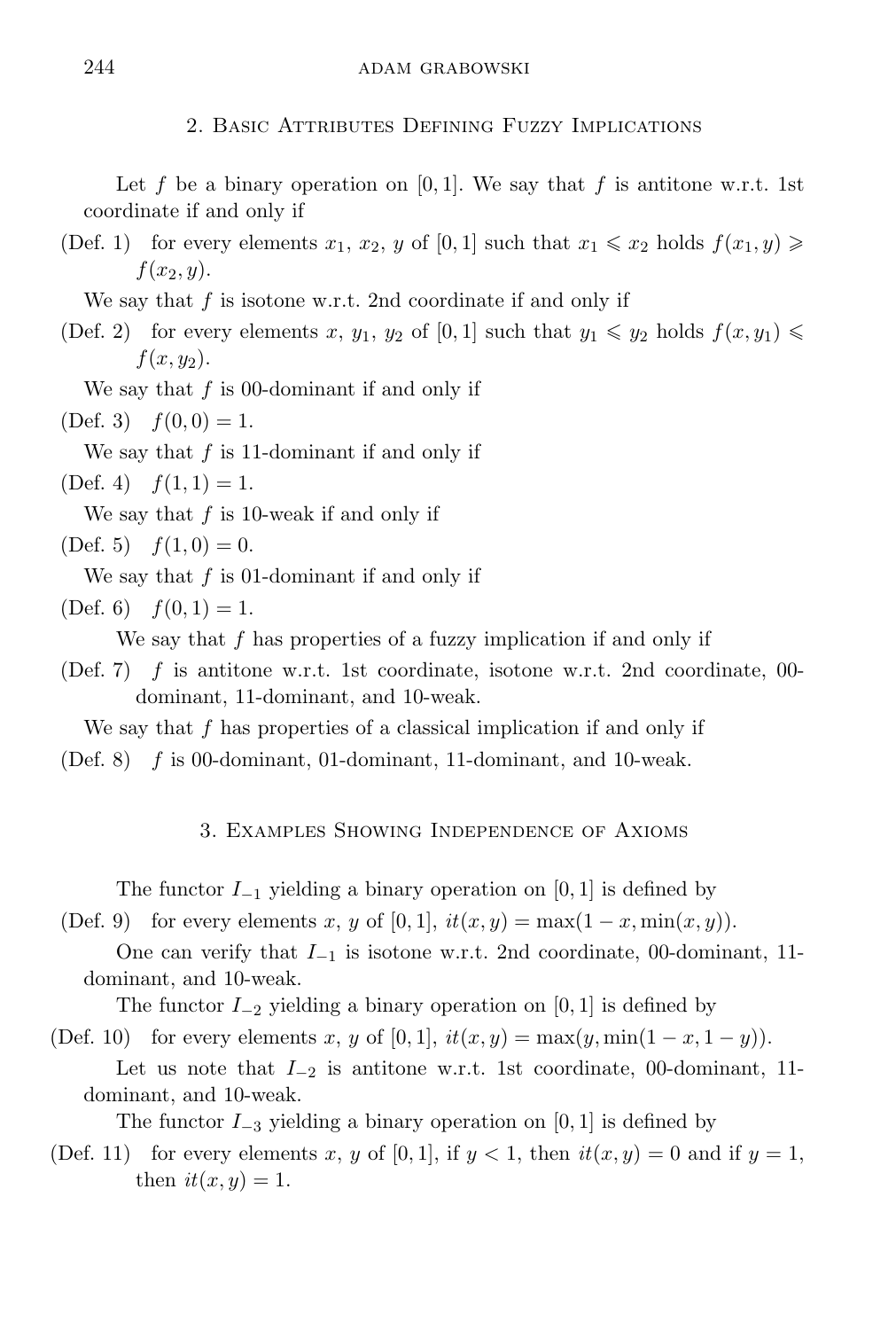Let us observe that *I−*<sup>3</sup> is antitone w.r.t. 1st coordinate, isotone w.r.t. 2nd coordinate, non 00-dominant, 11-dominant, and 10-weak.

The functor *I−*<sup>4</sup> yielding a binary operation on [0*,* 1] is defined by

(Def. 12) for every elements x, y of [0, 1], if  $x = 0$ , then  $it(x, y) = 1$  and if  $x > 0$ , then  $it(x, y) = 0$ .

Observe that *I−*<sup>4</sup> is antitone w.r.t. 1st coordinate, isotone w.r.t. 2nd coordinate, 00-dominant, non 11-dominant, and 10-weak.

The functor *I−*<sup>5</sup> yielding a binary operation on [0*,* 1] is defined by (Def. 13) for every elements *x*, *y* of [0, 1],  $it(x, y) = 1$ .

<span id="page-4-0"></span>Observe that *I−*<sup>5</sup> is antitone w.r.t. 1st coordinate, isotone w.r.t. 2nd coordinate, 00-dominant, 11-dominant, and non 10-weak.

#### 4. Catalogue of Fuzzy Implications

The Łukasiewicz implication yielding a binary operation on [0*,* 1] is defined by

<span id="page-4-1"></span>(Def. 14) for every elements *x*, *y* of [0, 1],  $it(x, y) = min(1, 1 - x + y)$ .

Note that the Łukasiewicz implication is antitone w.r.t. 1st coordinate, isotone w.r.t. 2nd coordinate, 00-dominant, 11-dominant, and 10-weak and there exists a binary operation on  $[0, 1]$  which has properties of a fuzzy implication and every binary operation on [0*,* 1] which has properties of a fuzzy implication is also antitone w.r.t. 1st coordinate, isotone w.r.t. 2nd coordinate, 00-dominant, 11-dominant, 10-weak.

Every binary operation on [0*,* 1] which is antitone w.r.t. 1st coordinate, isotone w.r.t. 2nd coordinate, 00-dominant, 01-dominant, 11-dominant, and 10-weak has also properties of a fuzzy implication and every binary operation on [0*,* 1] which has properties of a classical implication is also 00-dominant, 01-dominant, 11-dominant, 10-weak.

Every binary operation on [0*,* 1] which is 00-dominant, 01-dominant, 11 dominant, and 10-weak has also properties of a classical implication and every binary operation on [0*,* 1] which has properties of a fuzzy implication has also properties of a classical implication.

A fuzzy implication is an antitone w.r.t. 1st coordinate, isotone w.r.t. 2nd coordinate, 00-dominant, 11-dominant, 10-weak binary operation on [0*,* 1]. The functor  $\mathcal{FI}$  yielding a set is defined by the term

(Def. 15) the set of all *f* where *f* is a fuzzy implication.

The Gödel implication yielding a binary operation on  $[0, 1]$  is defined by

<span id="page-4-2"></span>(Def. 16) for every elements *x*, *y* of [0, 1], if  $x \leq y$ , then  $it(x, y) = 1$  and if  $x > y$ , then  $it(x, y) = y$ .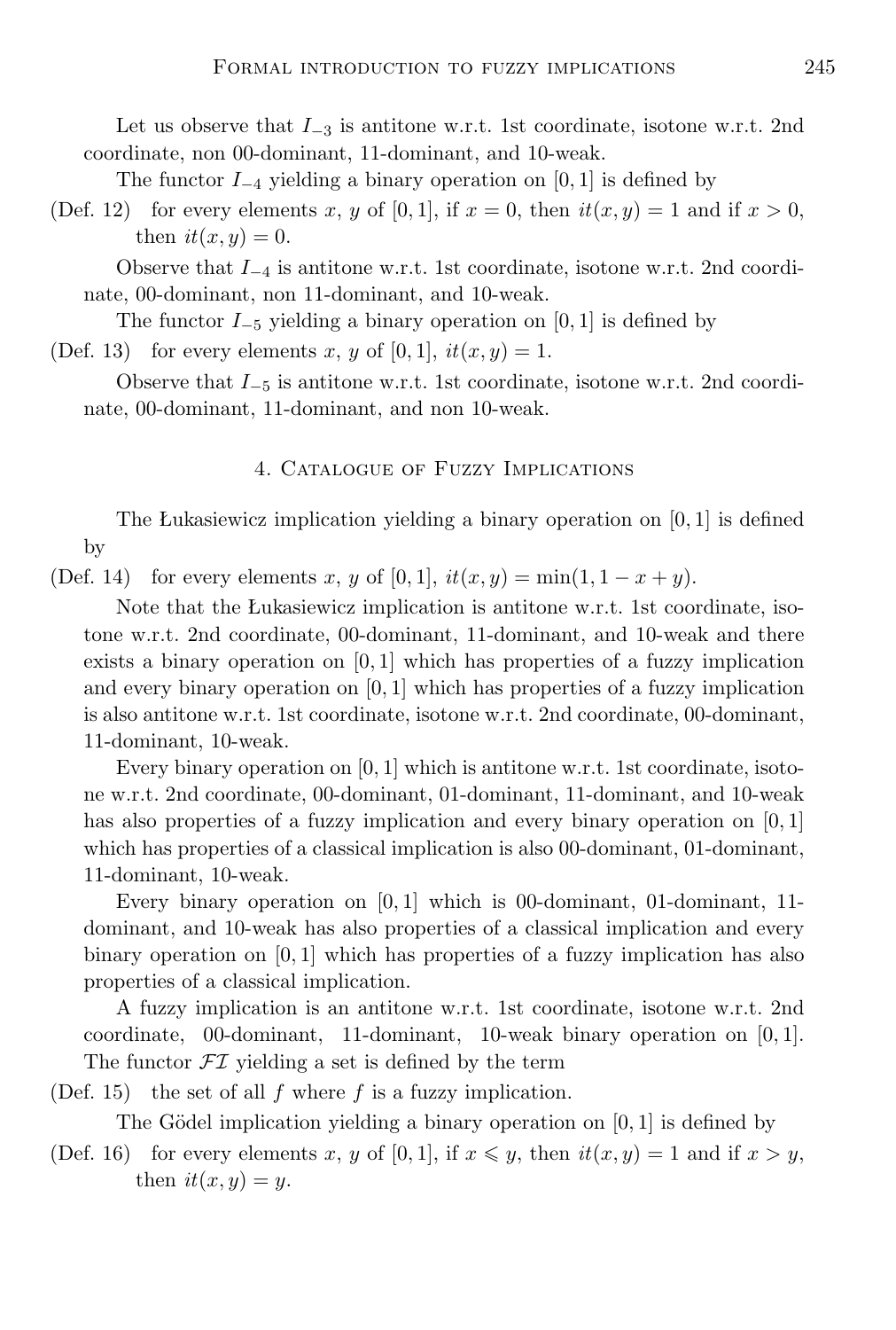Let us note that the Gödel implication is antitone w.r.t. 1st coordinate, isotone w.r.t. 2nd coordinate, 00-dominant, 11-dominant, and 10-weak.

The Reichenbach implication yielding a binary operation on [0*,* 1] is defined by

<span id="page-5-0"></span>(Def. 17) for every elements *x*, *y* of [0, 1],  $it(x, y) = 1 - x + (x \cdot y)$ .

Let us note that the Reichenbach implication is antitone w.r.t. 1st coordinate, isotone w.r.t. 2nd coordinate, 00-dominant, 11-dominant, and 10-weak.

The Kleene-Dienes implication yielding a binary operation on [0*,* 1] is defined by

<span id="page-5-1"></span>(Def. 18) for every elements *x*, *y* of [0, 1],  $it(x, y) = max(1 - x, y)$ .

Let us observe that the Kleene-Dienes implication is antitone w.r.t. 1st coordinate, isotone w.r.t. 2nd coordinate, 00-dominant, 11-dominant, and 10-weak. The Goguen implication yielding a binary operation on [0*,* 1] is defined by

<span id="page-5-2"></span>(Def. 19) for every elements x, y of [0,1], if  $x \leq y$ , then  $it(x, y) = 1$  and if  $x > y$ , then  $it(x, y) = \frac{y}{x}$ .

One can verify that the Goguen implication is antitone w.r.t. 1st coordinate, isotone w.r.t. 2nd coordinate, 00-dominant, 11-dominant, and 10-weak.

<span id="page-5-3"></span>The Rescher implication yielding a binary operation on [0*,* 1] is defined by

(Def. 20) for every elements *x*, *y* of [0, 1], if  $x \leq y$ , then  $it(x, y) = 1$  and if  $x > y$ , then  $it(x, y) = 0$ .

Let us note that the Rescher implication is antitone w.r.t. 1st coordinate, isotone w.r.t. 2nd coordinate, 00-dominant, 11-dominant, and 10-weak.

The Yager implication yielding a binary operation on [0*,* 1] is defined by

<span id="page-5-4"></span>(Def. 21) for every elements x, y of [0, 1], if  $x = y = 0$ , then  $it(x, y) = 1$  and if  $x > 0$  or  $y > 0$ , then  $it(x, y) = y^x$ .

One can check that the Yager implication is antitone w.r.t. 1st coordinate, isotone w.r.t. 2nd coordinate, 00-dominant, 11-dominant, and 10-weak.

The Weber implication yielding a binary operation on [0*,* 1] is defined by

<span id="page-5-5"></span>(Def. 22) for every elements x, y of [0, 1], if  $x < 1$ , then  $it(x, y) = 1$  and if  $x = 1$ , then  $it(x, y) = y$ .

Let us note that the Weber implication is antitone w.r.t. 1st coordinate, isotone w.r.t. 2nd coordinate, 00-dominant, 11-dominant, and 10-weak.

<span id="page-5-6"></span>The Fodor implication yielding a binary operation on [0*,* 1] is defined by

(Def. 23) for every elements *x*, *y* of [0, 1], if  $x \leq y$ , then  $it(x, y) = 1$  and if  $x > y$ , then  $it(x, y) = \max(1 - x, y)$ .

One can check that the Fodor implication is antitone w.r.t. 1st coordinate, isotone w.r.t. 2nd coordinate, 00-dominant, 11-dominant, and 10-weak.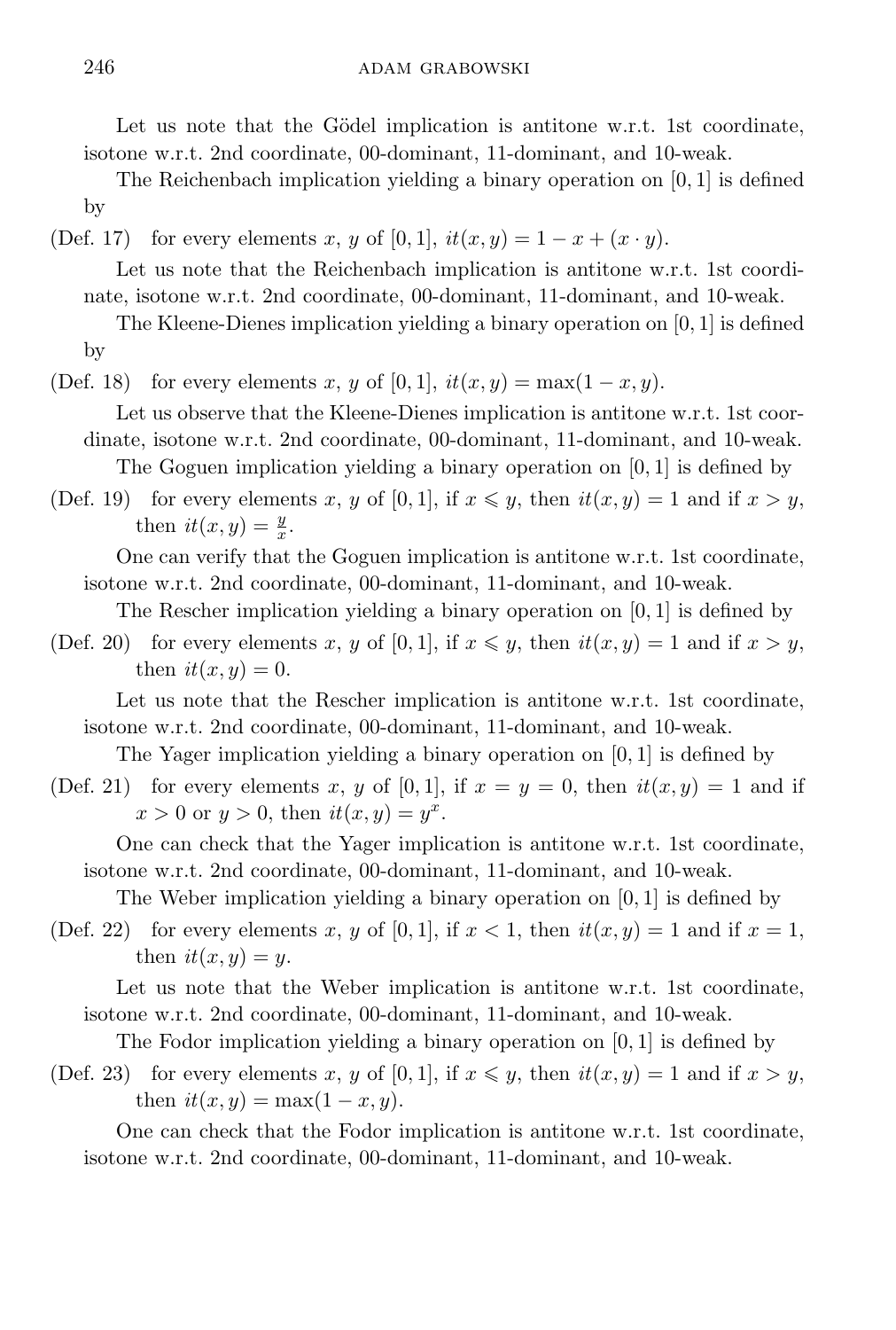## 5. Boundary Fuzzy Implications

The functor  $I_0$  yielding a binary operation on [0, 1] is defined by

(Def. 24) for every elements x, y of [0, 1], if  $x = 0$  or  $y = 1$ , then  $it(x, y) = 1$  and if  $x > 0$  and  $y < 1$ , then  $it(x, y) = 0$ .

One can verify that  $I_0$  is antitone w.r.t. 1st coordinate, isotone w.r.t. 2nd coordinate, 00-dominant, 11-dominant, and 10-weak.

The functor  $I_1$  yielding a binary operation on [0, 1] is defined by

(Def. 25) for every elements x, y of [0, 1], if  $x < 1$  or  $y > 0$ , then  $it(x, y) = 1$  and if  $x = 1$  and  $y = 0$ , then  $it(x, y) = 0$ .

One can verify that  $I_1$  is antitone w.r.t. 1st coordinate, isotone w.r.t. 2nd coordinate, 00-dominant, 11-dominant, and 10-weak.

Let f be a binary operation on  $[0, 1]$ . We say that f satisfies  $(LB)$  if and only if

(Def. 26) for every element *y* of [0, 1],  $f(0, y) = 1$ .

We say that *f* satisfies (RB) if and only if

(Def. 27) for every element *x* of [0, 1],  $f(x, 1) = 1$ .

Now we state the propositions:

- (7) Let us consider a fuzzy implication *I*, and an element  $y$  of [0, 1]. Then  $I(0, y) = 1.$
- (8) Let us consider a fuzzy implication *I*, and an element *x* of [0*,* 1]. Then  $I(x, 1) = 1.$

Observe that every fuzzy implication satisfies (LB) and (RB).

Let us consider a fuzzy implication *I*. Now we state the propositions:

- (9)  $I_0 \leq I$ . The theorem is a consequence of (7) and (8).
- $(10)$   $I \leqslant I_1$ .

#### **REFERENCES**

- <span id="page-6-2"></span>[1] Michał Baczyński and Balasubramaniam Jayaram. *Fuzzy Implications*. Springer Publishing Company, Incorporated, 2008. doi[:10.1007/978-3-540-69082-5.](http://dx.doi.org/10.1007/978-3-540-69082-5)
- <span id="page-6-3"></span>[2] Adam Grabowski. Basic formal properties of triangular norms and conorms. *Formalized Mathematics*, 25(**2**):93–100, 2017. doi[:10.1515/forma-2017-0009.](http://dx.doi.org/10.1515/forma-2017-0009)
- <span id="page-6-0"></span>[3] Adam Grabowski. The formal construction of fuzzy numbers. *Formalized Mathematics*, 22(**4**):321–327, 2014. doi[:10.2478/forma-2014-0032.](http://dx.doi.org/10.2478/forma-2014-0032)
- <span id="page-6-4"></span>[4] Adam Grabowski. On the computer certification of fuzzy numbers. In M. Ganzha, L. Maciaszek, and M. Paprzycki, editors, *2013 Federated Conference on Computer Science and Information Systems (FedCSIS)*, Federated Conference on Computer Science and Information Systems, pages 51–54, 2013.
- <span id="page-6-1"></span>[5] Adam Grabowski. Lattice theory for rough sets – a case study with Mizar. *Fundamenta Informaticae*, 147(2–3):223–240, 2016. doi[:10.3233/FI-2016-1406.](http://dx.doi.org/10.3233/FI-2016-1406)